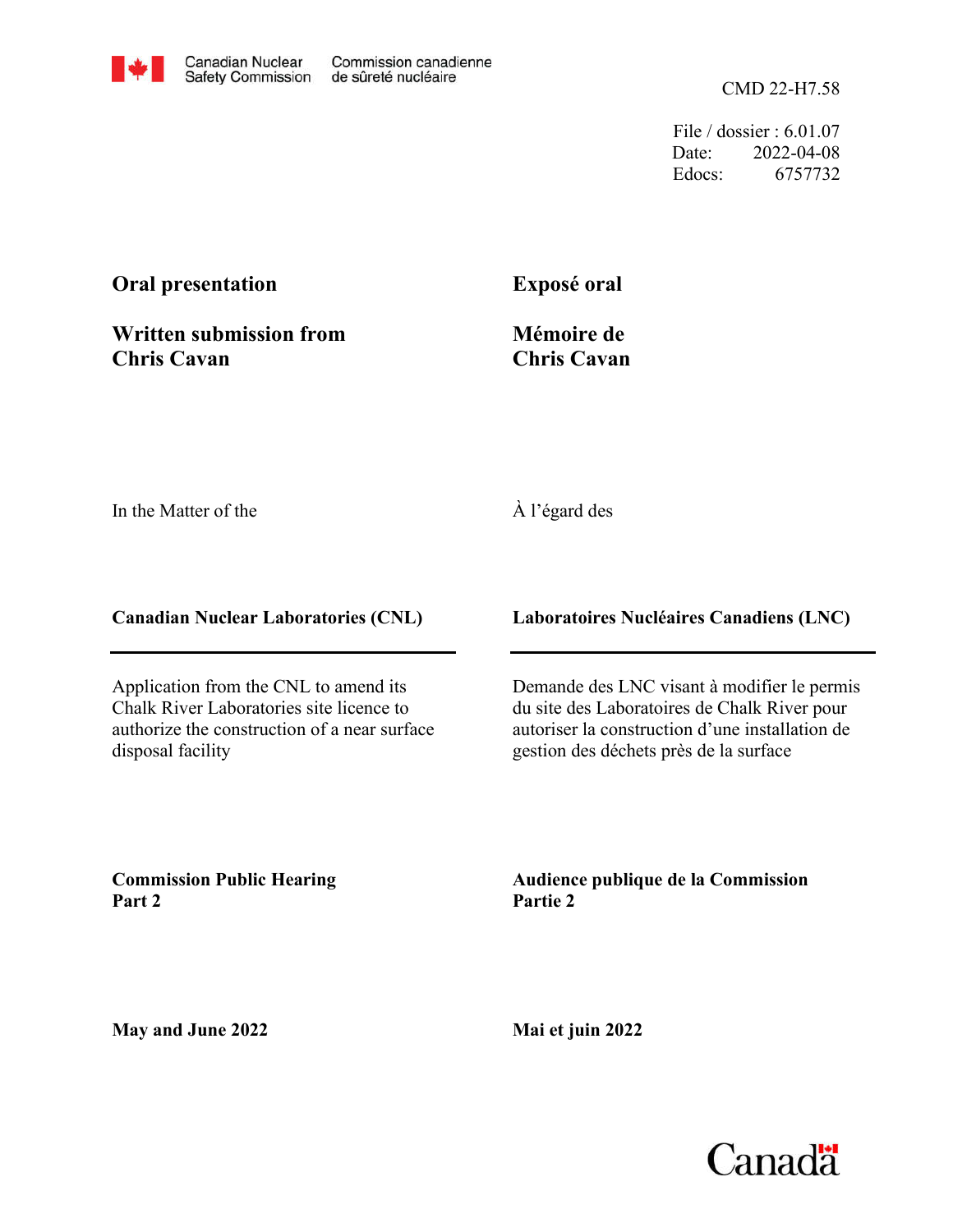## **May 31, 2022 Public Commission Hearing - Canadian Nuclear Laboratories Radioactive Waste Disposal Facility**

This is my written submission.

Please note that I am also requesting to do an oral presentation via Zoom as I cannot appear in person for health reasons during COVID.

Chris Cavan

Attention: Canadian Nuclear Safety Commission (CNSC) president and members: Ms. Rumina Velshi, President Dr. Timothy Berube Dr. Sandor Demeter Mr. Randall Kahgee Dr. Marcel Lacroix Ms. Indra Maharaj

Commissioners: caretakers of the Ottawa River and its millions of inhabitants,

I have carefully read your background information that is posted on the CNSC website [\(http://nuclearsafety.gc.ca/eng/the-commission/commission-members/\)](http://nuclearsafety.gc.ca/eng/the-commission/commission-members/). You have impressive credentials, all of you. You are charged with grave responsibility in these hearings. Your backgrounds in science, technology, medicine and law are commendable.

It is not your academic achievements or nuclear expertise and experience that I wish to call upon for this submission, however. I urge you to use your fine minds to open your hearts and spirits so you can read my words with respect and careful consideration.

In a matter that is as grave and potentially life changing and lethal for millions of people, I would like to set aside the terms "intervener" and "commissioner".

#### **intervenor**

: one who intervenes especially : one who intervenes as a third party in a legal proceeding.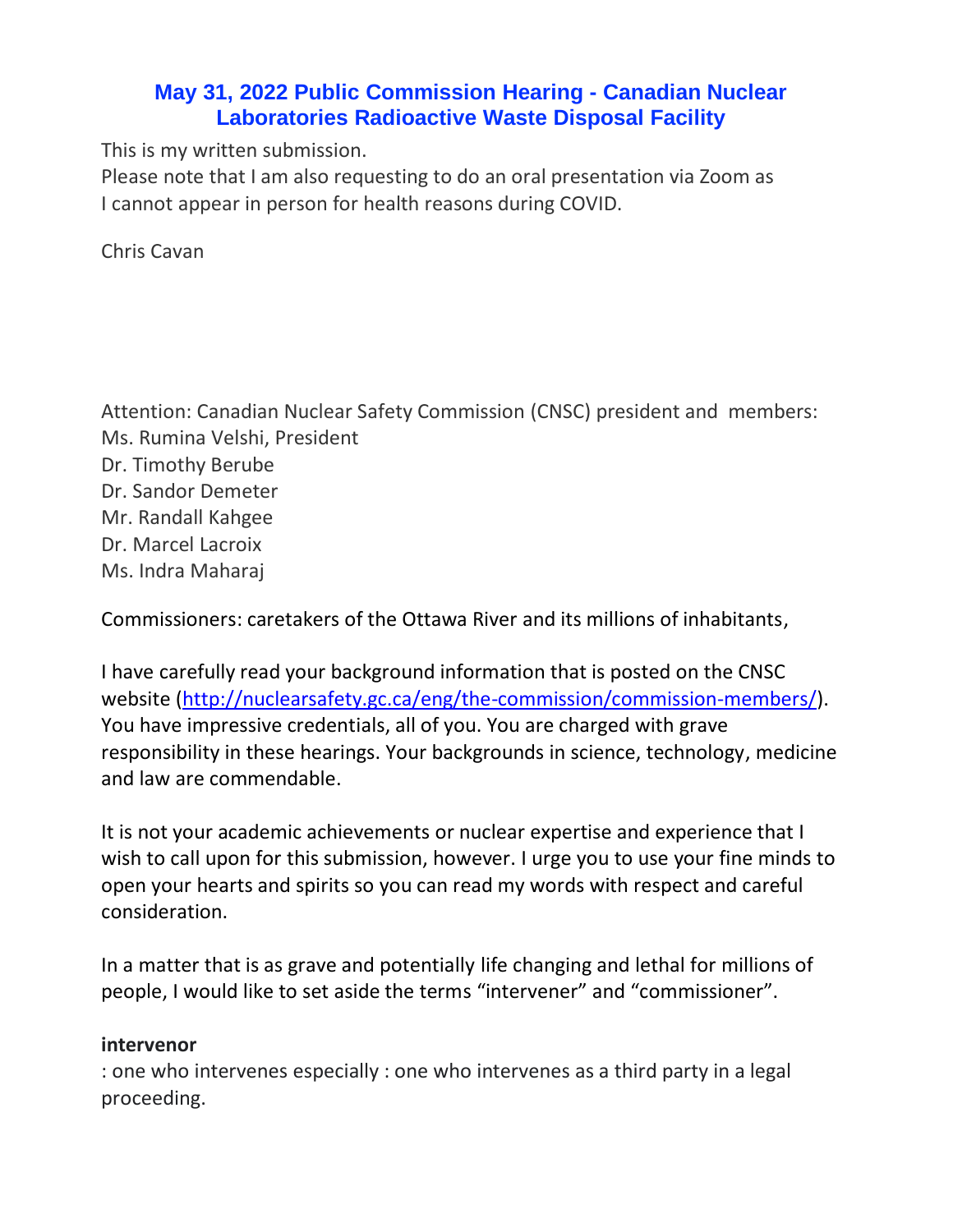: a [person](https://www.macmillandictionary.com/dictionary/british/person) or [organization](https://www.macmillandictionary.com/dictionary/british/organization) who may not be [directly](https://www.macmillandictionary.com/dictionary/british/directly_1) [involved](https://www.macmillandictionary.com/dictionary/british/involved) in a [legal](https://www.macmillandictionary.com/dictionary/british/legal) [case](https://www.macmillandictionary.com/dictionary/british/case_1) as a [main](https://www.macmillandictionary.com/dictionary/british/main_1) [party](https://www.macmillandictionary.com/dictionary/british/party_1) but who is [mentioned](https://www.macmillandictionary.com/dictionary/british/mention_1) as they will also be [affected](https://www.macmillandictionary.com/dictionary/british/affected) in some way by the [outcome](https://www.macmillandictionary.com/dictionary/british/outcome)

#### **commissioner**

- : a person appointed to a role on or by a commission.
- : a representative of the supreme authority in an area.

I don't feel that these labels should define us in this process. All humans are equal. If there is "supreme authority", there must also be supreme responsibility. As people who depend on the Ottawa River for life itself, we are not merely a "third party" who would be affected in "some" way by the outcome of these proceedings. Our health and our very lives depend on the outcome of these proceedings.

At the CNSC hearings in Pembroke in 2018 about granting a 10-year licence to Canadian Nuclear Laboratories, people who drove for hours in the dead of winter to do presentations with open hearts, minds and much hope were disregarded and disrespected. Many of these presentations were prepared by volunteers – seniors and concerned citizens – who spent many hours of their time researching and writing draft after draft in consultation with various experts, lawyers and stakeholders who care about the vitality of the Ottawa River. These unpaid citizens who presented to the CNSC in 2018 were met with indifference, boredom and closed minds and hearts. The overall impression of those who attended those hearings was that "intervenors" are unimportant people who would have no effect whatsoever on the outcome.

We were ignored and barely tolerated. The decision was already made. We found this barely concealed contempt for process shocking in a democratic country.

## **You must do better this time.**

We all share responsibility for protecting our environment. There are no third worlds or third parties. We exist because of a web of interdependence and connection to all living things. We can only ever be as healthy as our natural surroundings and our natural resources. It's our duty as partners in this delicately balanced ecosystem to cooperate with one another on equal footing. Our precious resources and the future of all species on this planet are currently at the most perilous crossroads that humans have ever recorded in our brief history on Earth. We are the only species with such arrogance and short-sightedness about our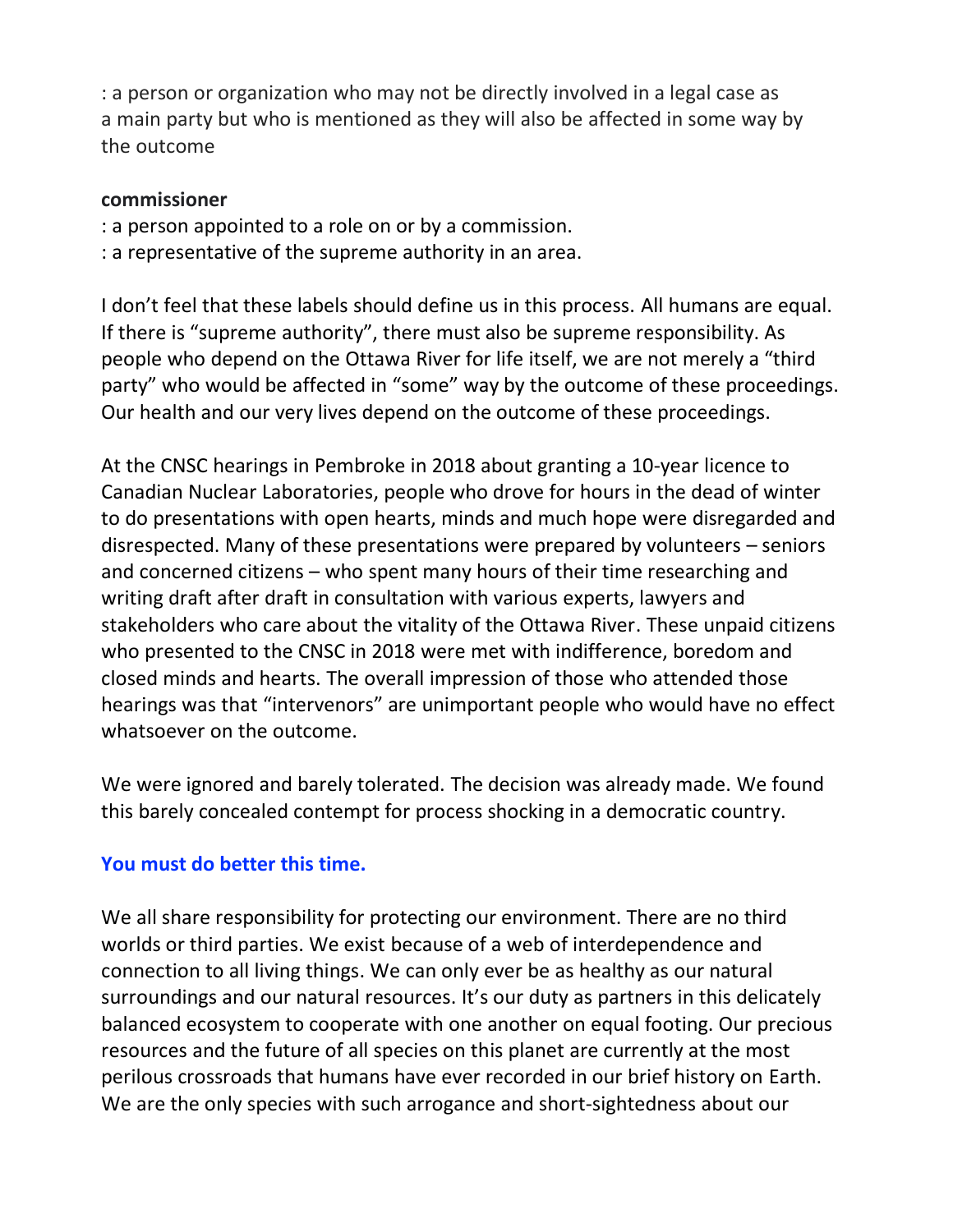future and convenient forgetfulness or ignorance about the history of our failures to protect what can never be replaced.

**The Ottawa River is a sacred resource for all of us who live near its waters and beyond. No one owns these waters. We are merely guardians and protectors.**

**Water on this Earth is LIFE. It is sacred and precious. It is our duty to protect this sacred resource from any potential harm. Any risk of contaminating this resource cannot be tolerated.** 

I am a mother and grandmother. I am vitally connected to a large family. My children and grandchildren should enjoy the precious resource of the Ottawa River and thrive along its shores as I have for almost 70 years. Our cottage, where we've gathered for over 50 years, is at Fort William/Sheenboro, Quebec. I'm one of the founding members of the Old Fort William Cottagers' Association. Ours is the first community that would be affected by any spills or accidents that would occur at CNL's massive proposed above-ground disposal facility at Chalk River, a scant kilometer from our beloved River.

I will not reiterate the many flaws in this proposal or the myriad concerns that thousands of people have expressed in petitions, letters, hearing submissions and other forms of communication to your Commission.**\* (at end of document)**

I will not highlight all the times over CNL's/AECL's history that there have been spills and accidents. You know all these facts and must weigh the potential for further contamination of the Ottawa River in this decision you are making to locate this enormous amount of radioactive material and other deadly toxins so close to the River. Many radioactive waste materials that will be lethal for thousands of years will be abandoned after some unknown number of decades just a kilometer from the life-sustaining waters of the Ottawa River that millions of people have entrusted to your oversight.

**The safety of these sacred waters for millennia to come is currently in your hands. Our children and generations of grandchildren are depending on you to get this right. It behooves you and your fine credentials to make the most watertight, water right decision you can possibly make to protect the Ottawa River.**

**You are charged with weighing all of the nuclear industry's history, the engineering facts and many risks in an extremely unstable world. You must**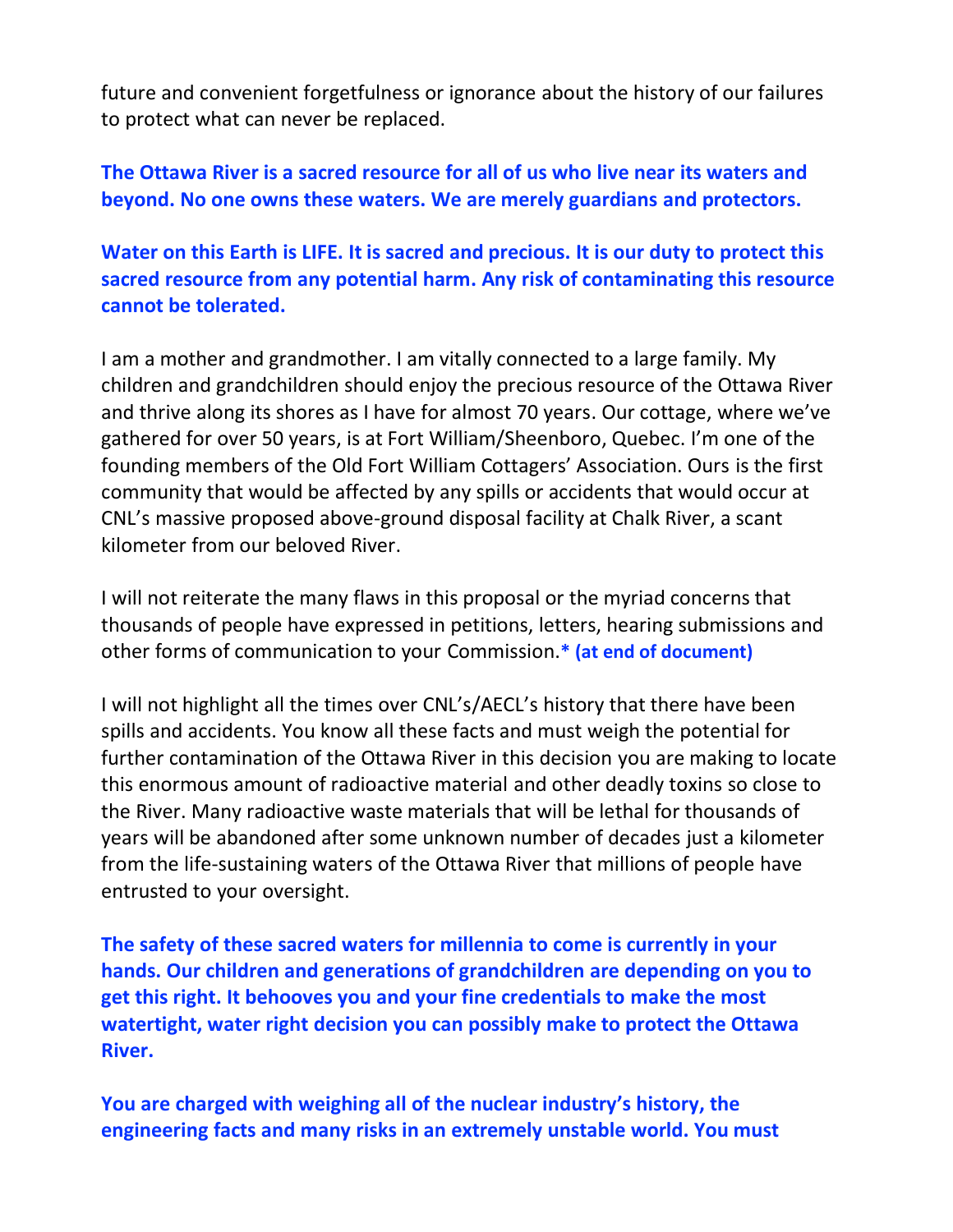**carefully examine all of the scientific and historical evidence that comes to bear on this grave decision that you are making as caretakers of the Ottawa River and protectors of public safety for generations to come. Every decision you make for the Canadian Nuclear Laboratories at Chalk River and its other sites in Canada is fraught with this onerous responsibility.**

**You must get this right. You must make the wisest, best decision to safeguard the Ottawa River from potential, irreversible contamination. Political expediency, cost cutting and rushing into an easier, cheaper solution must not sway your responsibility to protect the Ottawa River.** 

# **This proposed disposal facility is much too close to the Ottawa River and must be moved elsewhere. Period.**

**With all due respect to the collective expertise among your members, you cannot predict the future for tens of years much less hundreds or thousands of years and yet the hazards of these potentially lethal wastes you are prepared to dispose of so close to the Ottawa River will outlive your decisions through the lifetimes of generations to come. An incomplete list of radionuclides, provided in CNL's final EIS (Table 3.3.1-2), indicates that 25 of 31 radionuclides have half-lives ranging from four centuries to more than four billion years.**

I would expect that you take your responsibilities on the Commission as seriously as life itself. To do otherwise in these very uncertain times of catastrophic weather, global pandemic and war would be abdicating your grave responsibility. We would like to trust that you will take all of these appeals seriously and weigh the risks of this enterprise extremely carefully.

**What is at stake for millions of people along the Ottawa River in this hearing is life itself. Water is life for all of us. We must never jeopardize this sacred resource for profit or risk the vitality of the water of the Ottawa River and its ability to sustain all life forms both within it and along its shores.**

**As a doctor, you must consider the health of future generations.**

**As protectors of public safety along the Ottawa River, you cannot fail to consider any reasonable risk that would result from unforeseeable climate changes, catastrophic weather events, terrorist attacks, war, earthquakes or other geological factors.**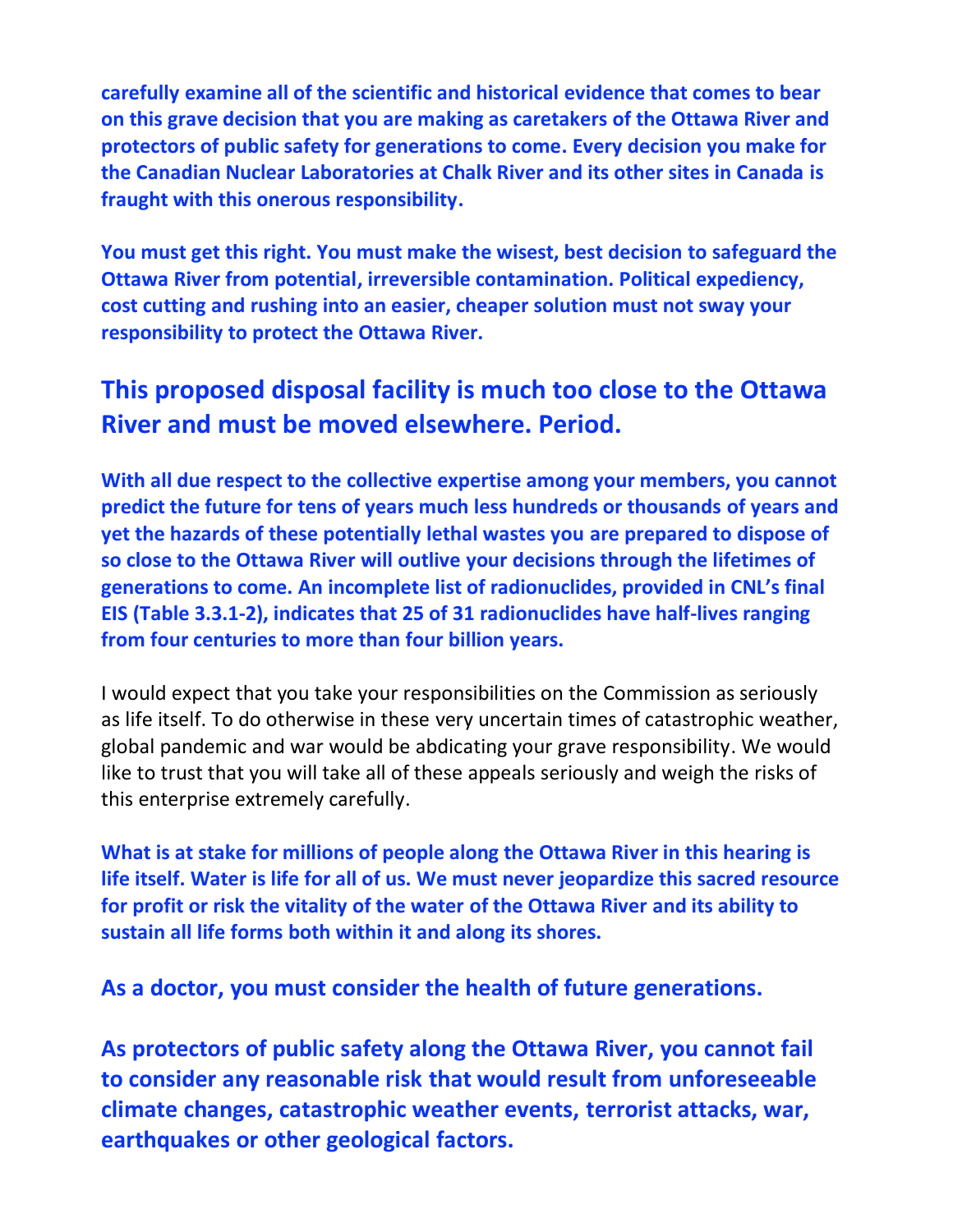**As a lawyer or person charged with public safety and the careful examination of the CNL consortium's business plans and detailed specifications for this massive disposal site, you accept the liability that your decisions hold for millions of people along the Ottawa River for hundreds and thousands of years to come.**

**MOST IMPORTANTLY, this grave decision about the location of this massive amount of radioactive material and toxic waste so close to the Ottawa River must be considered with great compassion of heart and in the spirit of honouring all life in our already overly threatened ecosystem.**

**We are forced to trust that you do not make these decisions lightly or in complicity with pressures from government or for-profit corporate entities. These forces are fleeting at best. The decisions you make will have grave consequences for generations to come and that is what this mother and grandmother is asking you to consider.**

**"Commissioners, your mandate under the Nuclear Safety and Control Act is to protect Canadians and the environment from radioactive materials which pose devastating threats to all life on Earth**.

**The materials destined for this dump if you approve it, will be hazardous and radioactive for many millennia. The proponent's own studies show the dump will leak continually and disintegrate in a few hundred years.**

**If you approve this dump you will have failed to protect the Canadian public.**

**You will have failed to protect future generations.**

**You will have failed to protect the environment and other life forms.**

**You will have failed to protect the Ottawa River.**

**You will also have failed to uphold Canada's commitment as a party to the International Joint convention on radioactive waste.**